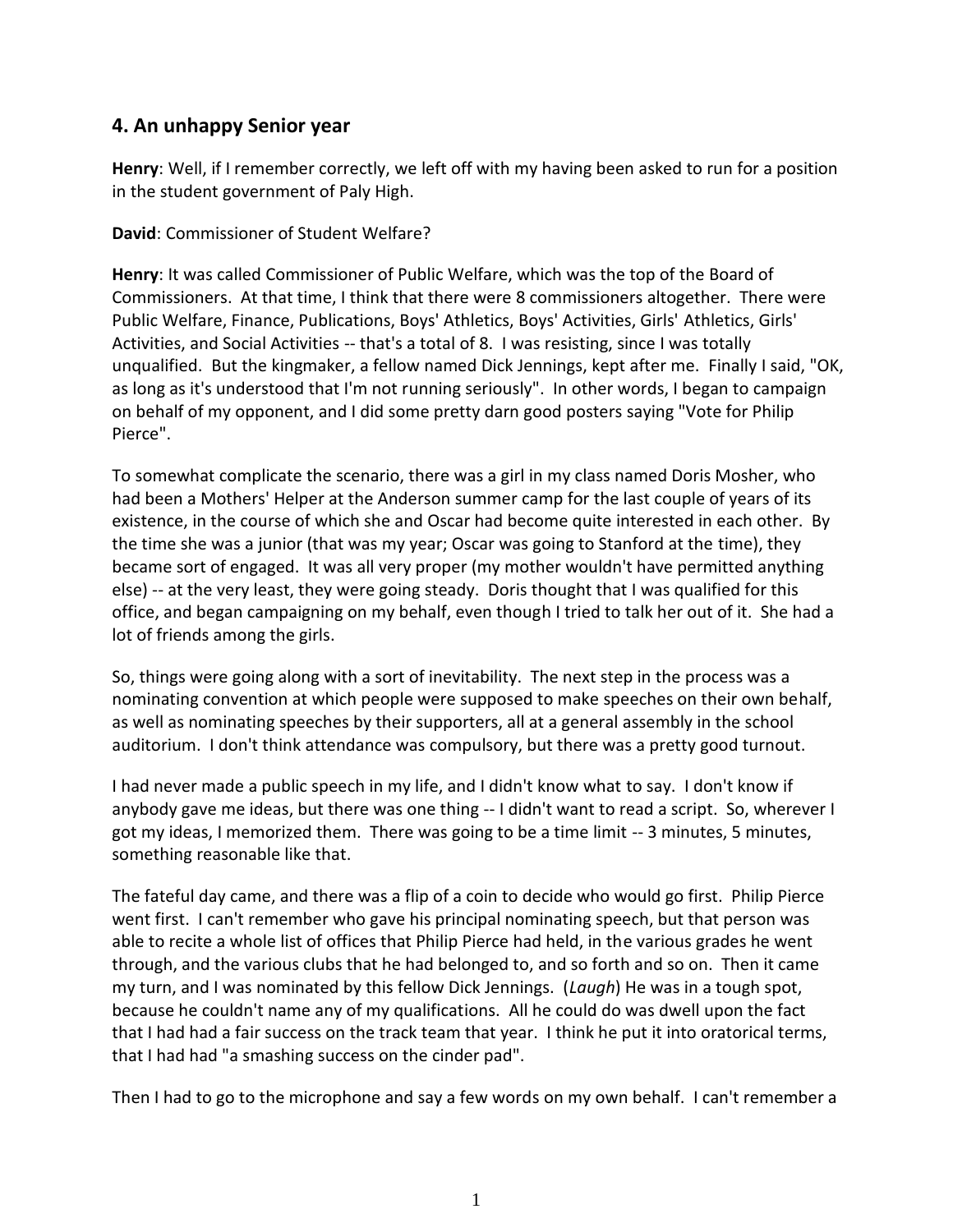word that I said. But I do remember one thing -- that I ran overtime, and I guess they had a timekeeper who said that my time had expired. So I started to walk off the stage in mid sentence, dragging the microphone with me. The whole audience thought that was very amusing, because nobody had done that before. I guess they thought that I was a funny fellow.

There were a few days before the election itself. My campaign manager (if that's the right word to use) had the idea of putting a big banner across the main hallway of the school, touting the slate that he had put together of himself and two fellows who were on the track team. All of their first names were Richard, so his banner said "Vote for the big Dick, the medium-size Dick, and the little Dick" (*general laughter*).

## **David**: Oh, my goodness.

**Henry**: Well, your goodness had nothing to do with it. The Principal of the school ordered him to take it down -- which of course he had to do. But it's just as well he didn't have my name in there with them. Oh dear. Well, an announcement of the results of the election was going to be made on a certain Saturday night, which was also the night they were going to have a school dance in the gymnasium. I guess the voting took place on Thursday, and the incumbent commissioners counted the votes and turned them over to school paper (called "The Campanile"), and The Campanile came out with a special edition which was going to be distributed at this school dance. It was all supposed to be very hush-hush.

Well, I thought it was incumbent on me to attend that dance, and the only person I could think to ask was the girl named Jeannie Brokaw that had been my first and only date up until that point, in a fiasco in which I dropped on her feet for a few minutes before we both gave up. In the meantime, I had learned to do a "one-step" that consisted mostly of walking around the dance floor, so I was a little bit advanced from the last time. To my surprise, she had not been invited by anybody else. I had assumed that the time I had taken her to that first dance, all of the local Romeos would have gotten an idea "here's a really good-looking girl", and that they would have started to move in. But that had not happened, so she was available. On this occasion, I think Oscar drove me to the dance, rather than my mother.

As we walked in, they handed out copies of the paper, and the headline read "Anderson swamps Pierce". I think it was about 2 to 1. It was not a good feeling (*laugh*), but I was stuck with it. And it wasn't a good omen that more people came up to Phil Pierce and commiserated with him, then came up to me and congratulated me. I don't know if the bulk of the people who voted for me didn't go to the dance. I guess my appeal was to "the little guy", rather than to the in-group that really ran the student body part of the school.

Well, the summer went by, and I became increasingly nervous. As I recall, I had a call from the counselor of our class -- her name was Mrs. Kaiser. She suggested that I call a meeting of the other commissioners before the school year began, introduce ourselves if we weren't already well acquainted, and talk a little bit about what our plans were for the school year and so forth. I said, "Well, how do I get in touch with them?" She said that she was going to send me a confidential list of the names, addresses, and phone numbers of everybody in the high school.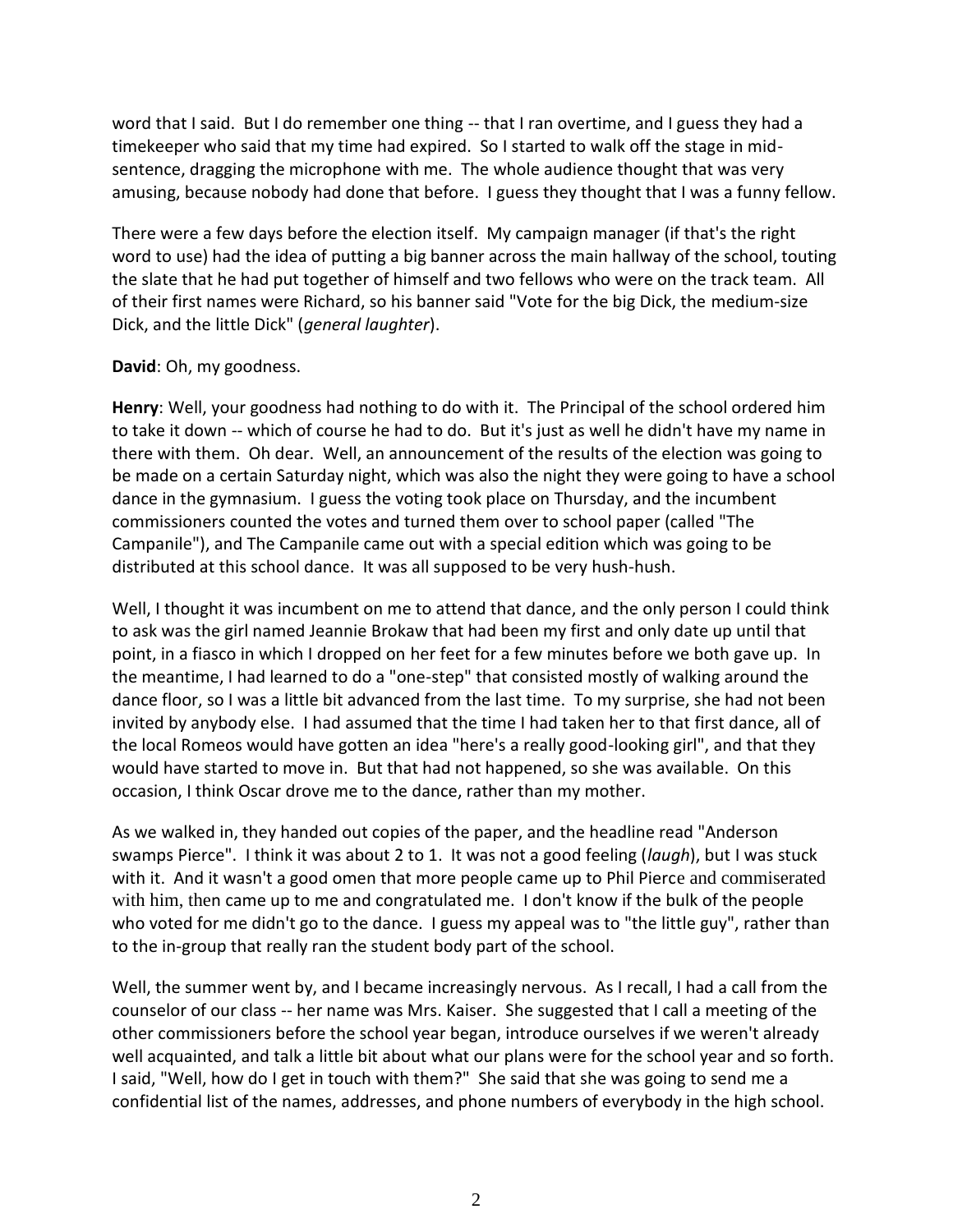So, I was able to get in touch with the other commissioners, and suggest that we meet at the school a couple of days before the formal opening of school. That is indeed what happened. Among other things, it was decided to elect from among ourselves a chairperson and a secretary without regard to the offices that we already held. The other two Dicks nominated Dick Jennings to be the chairman. One of them moved that the nominations be closed, and so Dick was elected chairman by acclamation, which (*laugh*) rather set the stage for the power structure that was to come.

The first thing that took place after school began was that another election was held for the cheerleaders -- specifically, the head cheerleader. I think that person then appointed others -- I don't remember the exact sequence. In any case, there was an election for head cheerleader, and two girls ran for that office. There was no hard and fast protocol laid out, but somehow or other Dick Couterie (*sp?*), who was the commissioner of Boys' Athletics, had put himself on the board to count these votes. I thought it was my job, as head of the whole school, to also serve on that. There were a couple of our friends as observers hanging around. So, we counted the ballots. A girl named Florence Wheeler came in second, and a girl named Peggy Wilson came in first. As I recall the vote was close, and about 10 votes separated the two.

Dick Couterie, it seemed, was a strong partisan of Florence Wheeler -- maybe they were in fact going together. He went out of the commissioners' room where all this was being held (the commissioners had a good-sized room of their own in the layout of Paly High). People were waiting outside in the hall for the results. Dick Couterie went out and announced that Florence Wheeler had won. The other guys who had been inside the room knew that was not true, but they had no say in the matter. I told them that it was not going to be allowed to stand -- that we would recount the ballots, this time being extra careful to make sure we had it right. It did come out the same, with Peggy Wilson being the winner.

Then I went out, and although some people who had been waiting had left, there were some people still there. I said that there had been a mistake in our counting. I tried to cover up for Dick Couterie (I didn't want to get him in dutch). I said that in the recount Peggy Wilson was the winner, and that's the way it went into the school paper. Dick Couterie then took it upon himself to spread the word under the table that I had changed the results because I was a secret admirer of Peggy Wilson, and that I was the one who was at fault. That was not a glorious beginning of my (*laugh*) position as Commissioner of Public Welfare.

Among many of my other problems was the fact that I had never been given any idea of what the duties of the Commissioner of Public Welfare were. My predecessor was a jock -- a guy who was a supremely gifted athlete and had been elected on that basis only, because I don't think he had any qualifications other than the fact he was such a good basketball player, swimmer, and whatever he attempted to do, he was really good. But I never even met the guy, since I was a complete outsider until the very last second. Well, I think I only met him once, on the very last day of school when I was going around getting signatures in my yearbook -- I got the signature of Norm Keeler. I guess he wished me luck, or something like that -- that was the extent of my knowledge of the job. There was nothing written down anywhere.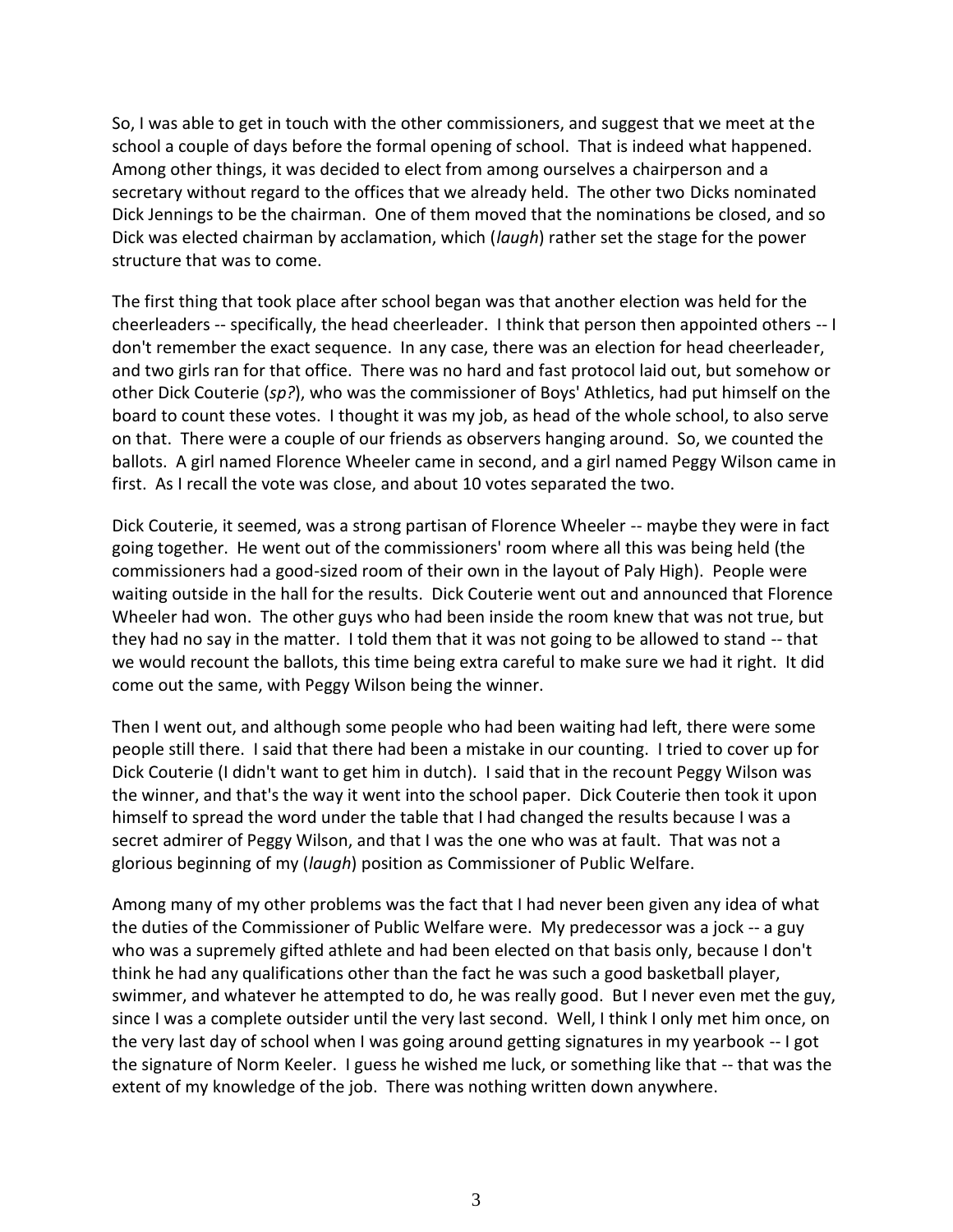So, I got a little advice from this class counselor named Mrs. Kaiser. She said one of the jobs that the Commissioner of Public Welfare is free to do is to organize occasional assemblies - open-ended; there's no requirement that they be held, or how many of them be held, although it's assumed that a person won't have too many. But they are to be of general interest, educational. So that's one concrete thing she said I could do to carry out the position. I organized two or three of them during the course of the year, one of which was fairly successful, and one of which was somewhat controversial.

The one thing that I remember accomplishing, that I was proud of, I didn't get any credit for, because it came under the general aegis of the Pep Committee or Rally Committee, before the big game of the football season. This was the game between Palo Alto High School and our arch-rival Sequoia High School, which was located in Redwood City. We called it the "Little Big Game"; the "Big Game" was Stanford vs. Cal -- Stanford, of course, being right across the street from Paly High. So, I had the bright idea of asking a sportscaster from San Francisco, a guy named Ernie Smith, to come to the rally held the day before the Little Big Game and simulate a portion of the broadcast of the Paly High/ Sequoia High football game. In those days, every sportscaster worth his salt was supposed to be able to visualize an event taking place elsewhere, and broadcast a baseball game as though it were taking place in front of him. He would get the bare details over the wire, of balls and strikes and so forth, and he would have to invent the story.

So, it would not have been great trouble for this fellow to do that. But I had no reason to believe that he would have the time. He was almost a one-man sportscaster in the Bay Area - he broadcast football, basketball, and baseball games. There was gas rationing at that time, and here I was asking him to make a trip 30 miles from San Francisco down to Paly High. I had no reason to think he would accept, but lo and behold he did. So, I met him out at the curb at the appointed hour, led him to the source of the outside amphitheater where the rally was to be held, introduced him to the head of the Rally Committee, and I withdrew from the scene entirely. I thought that was something worth doing.

But for the most part, I did not know what I was doing, and made a lot of mistakes. Another one of my bright ideas occurred to me when somehow or other a catalog came -- maybe catalogs of this sort were sent out to every high school in the country. It had a number of motion pictures listed that one could rent for a nominal fee. I had the bright idea of providing entertainment on noon hours during rainy days in the school auditorium. I had friends in the Stage Crew who knew how to operate all the equipment that would be needed -- they had a good projector and so forth. So, I had the idea of ordering what this catalog called "classical cartoons", and I had a little slush fund. Each of the commissioners had a little fund -- I suppose supervised by the Commissioner of Finance. I dipped into that to order a supply of these so called classical cartoons. On some rainy day in the month of December, I believe it was, I had it announced over the school PA system that everybody was invited to the auditorium, at 12:30 or whatever, for this form of entertainment.

Well, it got off badly when there was a problem with the focus and the sound, but after the first cartoon or so those things were worked out. And then the really big problem came out, that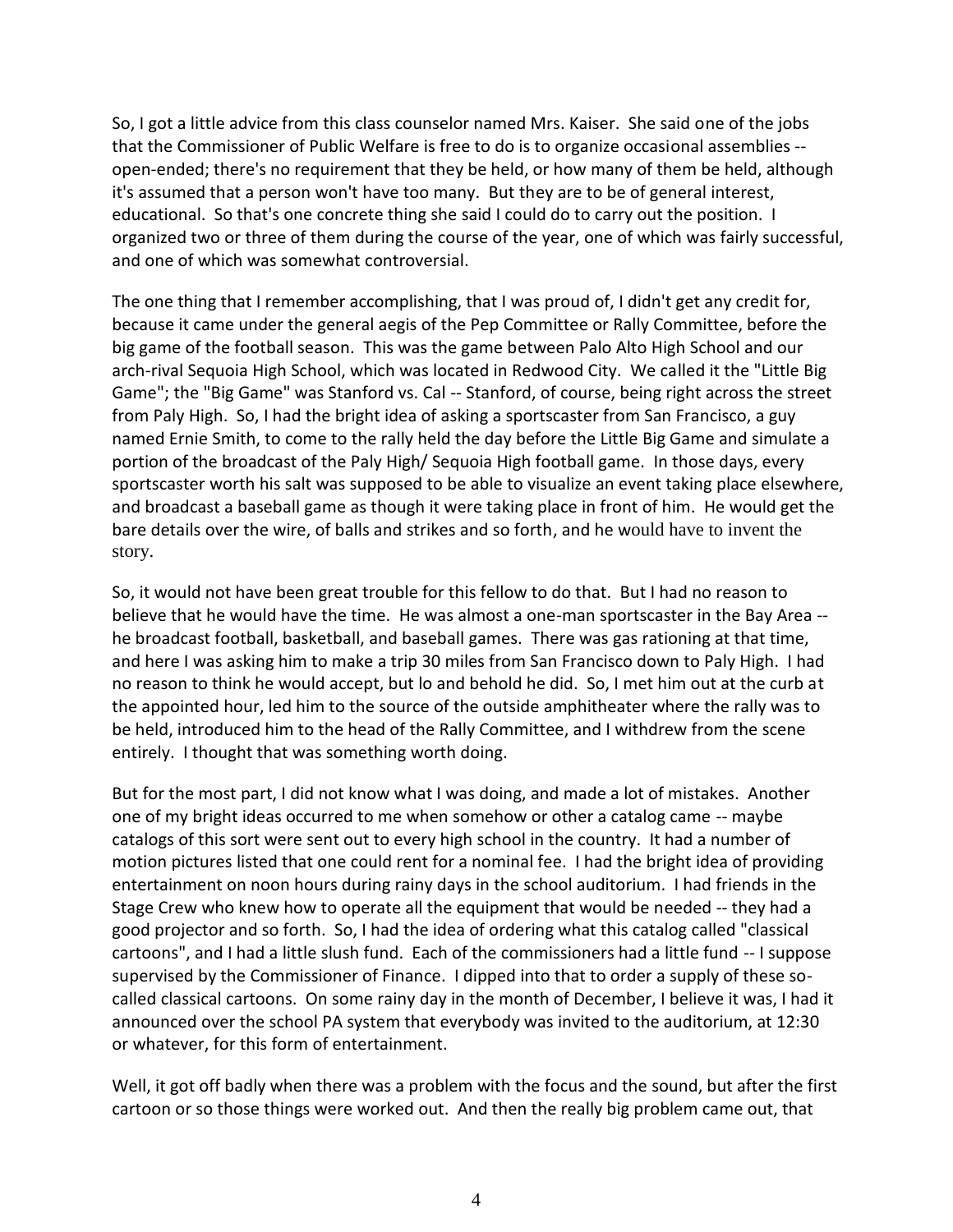these were not classical cartoons in any of the usual sense of the term. They weren't Mickey Mouse, or Bugs Bunny, or anybody that any of us had ever heard of -- they were characters like Ronald the Rat instead of Mickey the Mouse, things of that sort, and people began to grumble. (*Laugh*) it grew in volume, until the whole auditorium turned into a veritable riot -- people screaming, and yelling, and throwing things. I had to ask my friends in the control booth to shut the whole thing down, and that was the end of that experiment. I should have read the fine print more carefully.

I really had great, great difficulty at the personality level of how to act as student body president, which was what in effect I was supposed to be. I felt that I needed to be dignified and serious, rather than the happy-go-lucky kid I had been through my whole school career up to that point. I felt a failure, I felt inferior -- I guess I tried to compensate by pretending that I was sure of myself when in fact I was completely insecure. The business of being untrue to my real self just made me into a different person. My brother told me that. He said I was not the same person even at home. A lot of the people I had palled around with in my previous school years also felt the difference, and I became more and more isolated and lonely. I would occasionally try to break out of it by suggesting to some former friend that we go to a movie together, or something. Maybe occasionally they would humor me by going along, but for the most part they didn't have any fun the way we used to.

Then there was a real fiasco. In February, around Valentine's Day time, the Commissioner of Social Activities put on what they call a Sadie Hawkins Day dance. Now, I don't know whether you remember the Li'l Abner comic strip and the "Sadie Hawkins Day" which appeared in the strip every year. But the idea was that it was a day on which the girls in Dogpatch (the location of the Li'l Abner strip) were free to pursue boys and to invite them out, and whatever. So, in this case, it was the time that girls could invite boys to the dance.

No girls invited me to the dance, until I guess it was practically the last day for it, or maybe a couple of days in advance. A young girl from the sophomore class (her name was Dorothy Couterie) had been to the Anderson summer camp a few years earlier. She was incidentally the sister of Dick Couterie, the Commissioner of Boys' Athletics, but that's irrelevant to the story. She got a crush on me at the Anderson summer camp, and after some years in between she thought to act upon it by inviting me to this dance. She probably must have heard from the grapevine that I hadn't been invited by anybody else, so there it was. But I didn't accept, because I thought it would be out of place for me to go with a youngster.

So, I came up with a lame excuse that I thought I might have a previous engagement with my brother, going to a jazz festival or some such nonsense -- I made up a story. A day went by until the absolute deadline, and I hadn't bothered to get back in touch with Dorothy Couterie because I assumed that when she didn't hear from me that she would assume I had in fact this prior engagement with my brother. But she didn't assume that at all, and she called my mother (*laugh*) and asked her what she should do. My mother really let me have it, and demanded that I get back in touch with Dorothy, and said I would accept with pleasure.

So there I was at another school dance, not really knowing how to dance, and still not knowing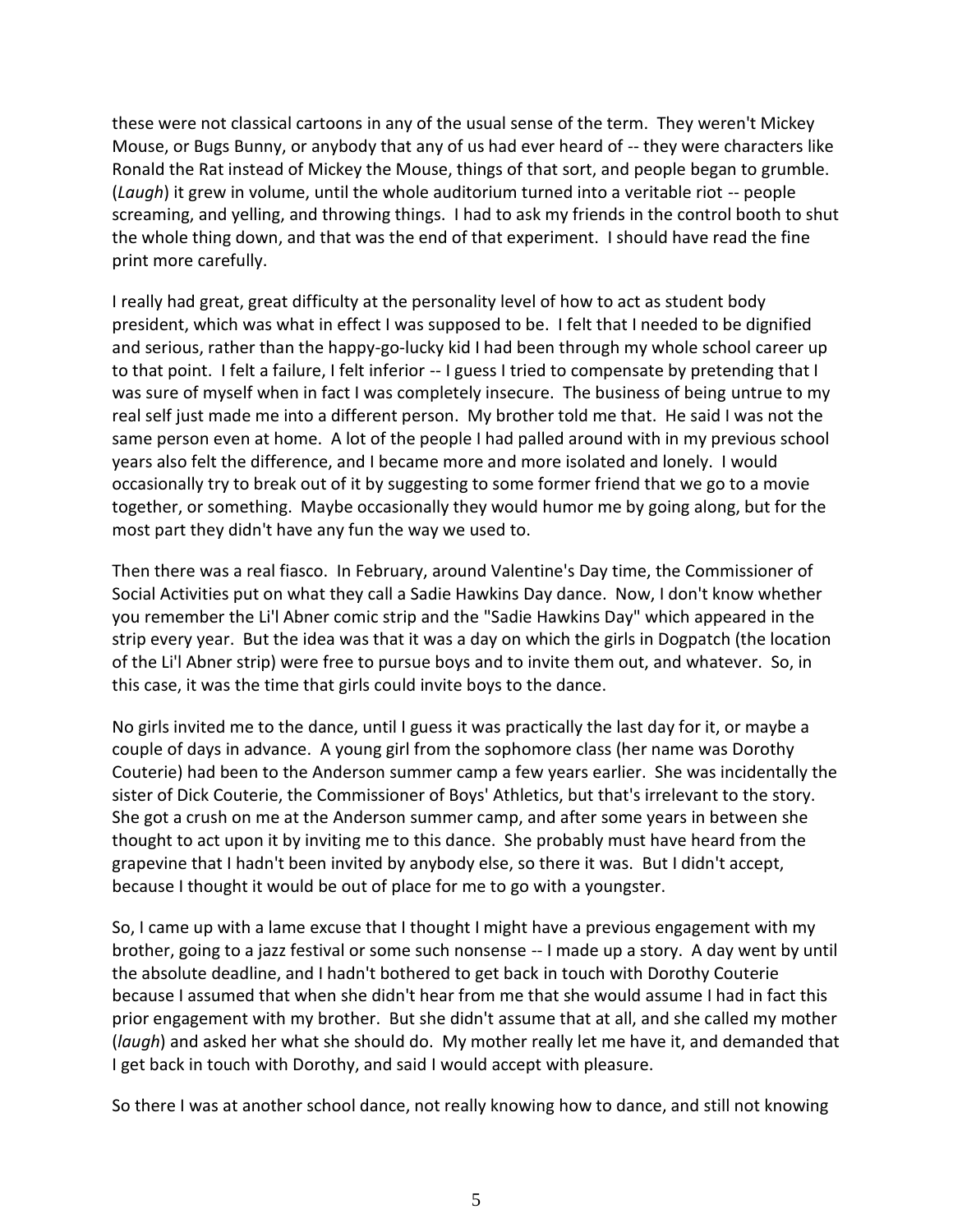how to talk to a girl, particularly to a girl so far outside of my orbit. Everybody must have noticed, and must have known that I was a virtual social pariah to everyone else except this unknown youngster. I don't think that I went to another school dance the rest of the year. I think maybe I went to the senior prom, the last event of the year, and it would have been a real humiliation if I hadn't shown up at that. I think I went to that in the company of Doris Mosher, just as a token, because at the time she was engaged to my brother. But at least I was there.

## **Eugene**: This was your senior year?

**Henry**: This was my senior year. I was 15 when it began. I didn't turn 16 until the middle of the year. By that time, practically everybody else in my class was 18. One of the assemblies that I organized consisted of a talk called "This is the Army", or maybe "This is going to be the Army" or something to that effect. This fellow was a friend of one of the mothers at the Anderson nursery school. She said he was a good public speaker, and that he could give the class -- the whole student body for that matter -- an orientation of what it would be like if they were drafted, which many of them were going to be. So, that wasn't a bad idea for an assembly subject. But, to my surprise, it turned out that this fellow was something of an ideologue who felt that it was a good idea for the United States to get along better with the Soviet Union. He had a point in that the U.S. and U.S.S.R. were allies at that time, against the Axis of Germany, Italy, and Japan. But I think he probably overdid it a bit in whatever he might have said about the virtues of the Soviet experiment, and the virtues of Uncle Joe Stalin. So, that did not turn out to be the total triumph I had hoped.

One assembly I remember that went a little bit better was a program of music by a trio of students, one of whom played the piano pretty well, one of whom played the drums pretty well, and one of whom played the clarinet pretty well. So, they entertained the audience successfully.

By and large, my senior year was a very unhappy time. I was totally out of the swim; there was no group that I belonged to, and I was terribly lonely. I spent many an afternoon going to the movies by myself, and other times I would just go to the library and read books by William Saroyan, or whatever. On the very last day, Dick Jennings, the evil genius that I had to thank for the whole thing, got me to one side and said "You know you screwed yourself this year, don't you, Hank?" I guess my jaw dropped, and I looked at him ... At moments like that, I can't think of the right thing to say. I should have said "The whole thing was your idea, Dick", but I guess I just held my tongue, which is my usual practice. But it did change myself from this happy-golucky kid that I had been formerly to this guy who came across as stiff, unsmiling, and aloof ... some thought of me as arrogant.

It's been tough -- in fact, I guess it's been impossible -- for me to ever recapture that carefree, happy-go-lucky kid that I once was. So, when I said the other day that I was going to be talking about the single biggest mistake that I ever made in my life, some of you might have thought that I was referring to some of my experiences in the way of romance. But, although I made my mistakes in that area all right, in a certain sense I think that what happened to me as a result of my agreeing with Dick Jennings affected those later mistakes and everything else. I think it was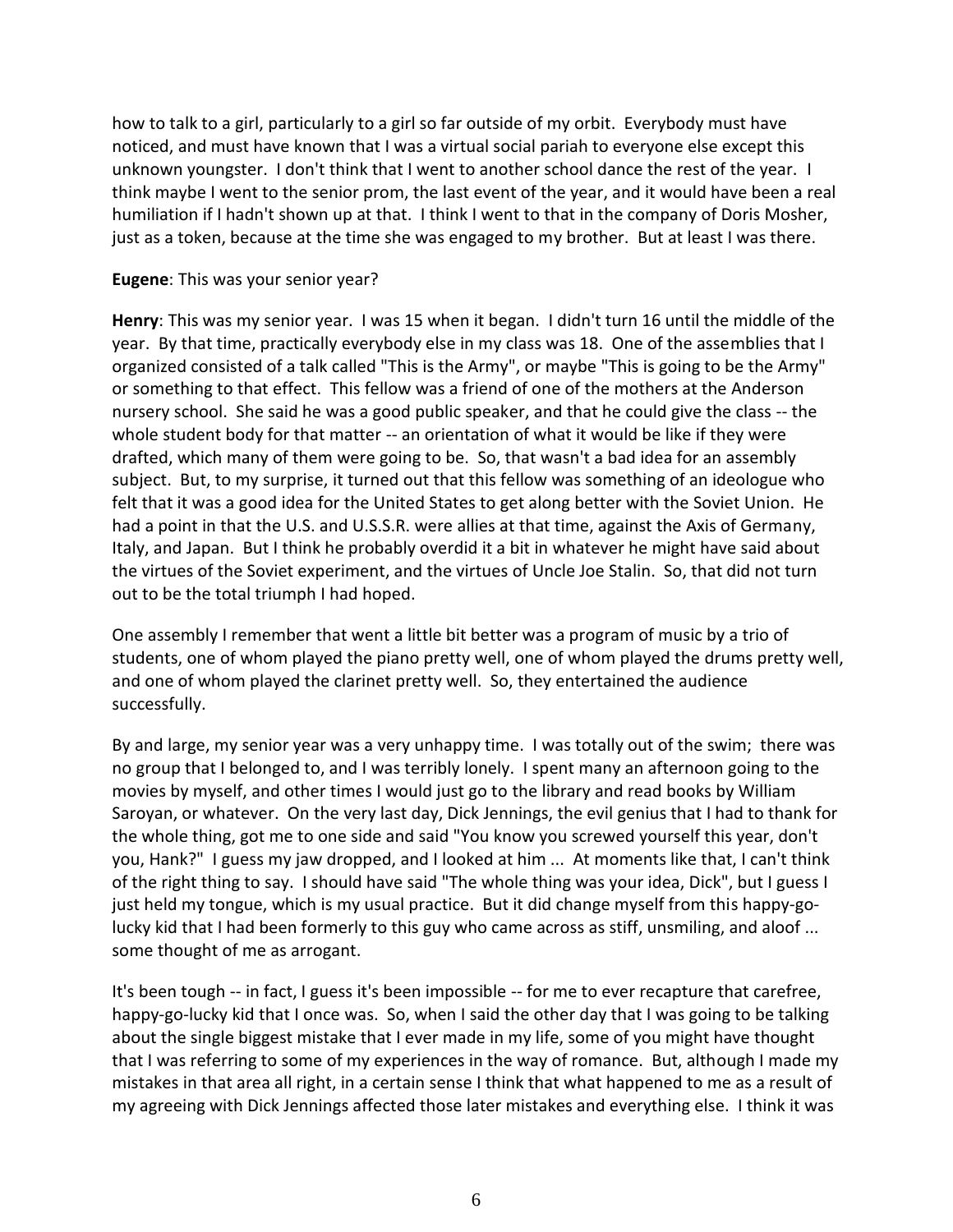the turning point. So, if I had it to do over again, I would have stayed with my initial reaction, which was "No, no, no". It also affected my grades, although by the time it got down to my applying for admission to places like Pomona College, I had already made a sufficiently good record in my other years that even though I began getting B's as a senior instead of all A's, they still gave me a very generous scholarship, so that worked out all right.

It also affected my experiences on the track team, because I began sloughing off a bit in practice, taking days off with the alibi that I had business to attend to in the Commissioners' office, and so forth. But I was in fact just being a little lazy. I must say that our coach was very laid-back and didn't notice that I wasn't practicing very hard. He spent most, if not all, of his time on the varsity side of things rather than the lightweight side. He never told me that I should run a certain number of 220's to work on my speed, and run a certain number of 880's to work on my endurance, or that sort of thing -- he just let that go.

So, in my senior year on the track team I did not do at all well compared to the first year as a junior. First of all, because I hurt myself in a practice game of basketball -- hurt my knee, which kept me out of the meets for the early part of the year. I only ran in one dual meet, and that was against Sequoia. On that occasion, I took it easy in the first three quarters of the race, and then hoped that I had enough left to turn on the afterburner. In fact, that worked -- I nipped the guy from Sequoia High at the tape. The crowd loved that, but it wasn't a very good strategy because I tried it in the league championship where Paly was in with Burlingame, San Mateo, and all those others. I tried holding back until the last quarter of that quarter mile, and my strategy did not work at all -- I came in fourth.

The only saving grace was that when I came to the Northern California sectional meet held at Edwards Field here in Berkeley, they changed the definition of unlimited and lightweight, to lower the limits of the lightweight group below what they had been. A number of guys who had come in ahead of me at the league meet had more than the requisite number of factors - they changed the number from 130 to 125, and I still came in under 125. So, I didn't have to go up against the same guys that I did before. This time I decided I would use the opposite strategy, go out as fast as I could to begin with, and then hope that I was able to stagger in for the final quarter of the quarter mile race. It worked out better than the opposite strategy had - - I came in second -- but I had the experience of becoming so exhausted that I was unconscious of my arms and legs; I didn't know that I was moving them. I felt as if I was floating. I'd never had that experience before, and I hope I never did again, because I think it does terrible things to the heart of a young kid, which I still was. In any event, I got a second in that and a fourth place in the long jump, which is more than any of the other Paly guys did -- either varsity or unlimited. So, in a certain way I did all right at the very end of my athletic career, such as it was.

Well, I then went into something that I had been looking forward to as a certain sign of maturation: I was able to get a legitimate job, instead of mowing people's lawns for 25 cents an hour, which is all that I had been able to do during summers up to that point to make pocket money. I got a job in a cannery, and in order to do that I had to join the Teamsters Union. It was all part of the war effort, because we were canning stuff with labels to send peaches and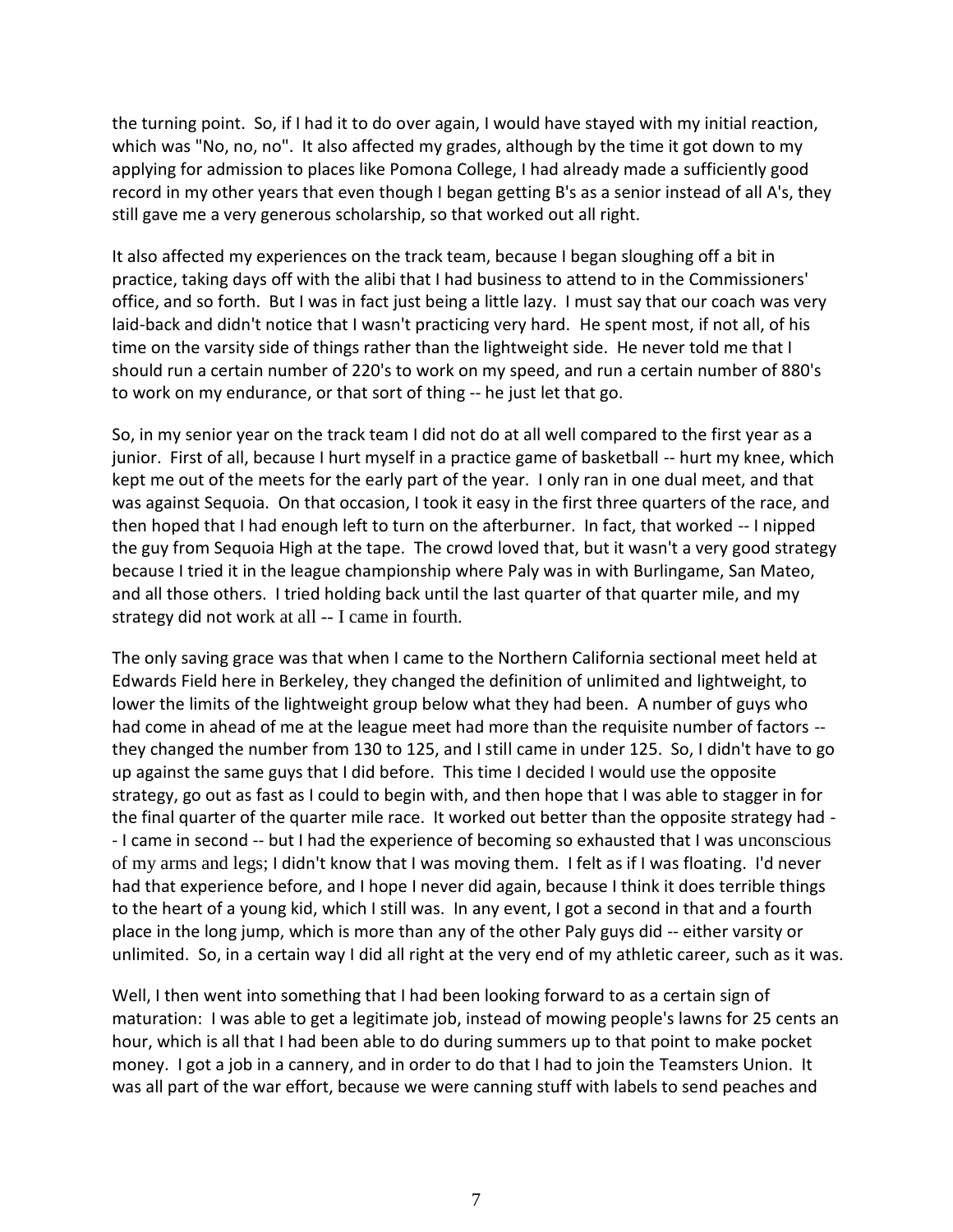whatnot to the U.S. army rather than sending them to Safeway stores. So I felt pretty darn good about that. But my brother and I never fully made up the rift that opened up between us at that time. Incidentally, his engagement to Doris Mosher didn't last terribly long. So, when she wrote in my yearbook that she looked forward to having a brother -- all she had in her life up that time was a sister -- just the way I looked forward to maybe having her for a sister-in-law -- but it didn't work out. But Oscar and I have never been really close ever since, even though he lives only a few blocks away. We never see each other, except (*laugh*) at get-togethers at Rachel's place, or occasional picnics organized by Rachel at Tilden Park, or whatever.

**Eugene**: Was the rift just because of the change in your demeanor?

**Henry**: Yeah, he thought I had really become Mr. Morose, and maybe he's right. I could make advances to repair the rift insofar as possible, but I'm not sure it's possible. We're both pretty well established with what we are. I remember (*laugh*) an intelligence test that we were supposed to take in the middle of our senior year at Paly High. It wasn't the Stanford-Binet IQ test of infamy. It was a more generalized test. It had a section on grasp of spatial relationships, and had a number of general questions, one of which I distinctly remember. The question was, in so many words, what should be the principal quality of a village leader. The choices were age, experience, wisdom, and ambition. I knew, of course, the answer that they wanted -- any fool would know that -- but I didn't give it to them. I told them that I thought ambition trumped everything. A person should really want to be a leader rather than have it forced upon him. I have never wanted to be a leader. If I had "followed my bliss", as I think the expression goes, I would have worked on being the best that I am capable of being as a writer and/or as an artist - - but I didn't. So, that's one of the lessons I have learned in life a little too late.

As long as we're just free-associating here, off the record, we have a few more minutes before Virginia gets back -- anything you'd like to say? What do you think I should have done?

**Eugene**: Did you take advice from either your brother or your mother? Were they aware of the whole situation? What did they think? I mean, in the election.

**Henry**: I'm sorry, I don't follow your question.

**Eugene**: Oh, you mean, you're saying, what should you have done in your life?

**Henry**: No, I mean how should I have dealt with the blandishments of Richard M. Jennings.

**Eugene**: That's what I thought. That's what I'm saying. Did you get any advice? Did you make your mother aware of ...

**Henry**: Oh, oh, oh, yeah, I see what you mean. Yeah, she was aware of it, and didn't try to influence me one way or the other. She just said I should do whatever I wanted. She and Doris were very close. I think Doris actually worked for my mother on weekends and various times in the nursery school, as well as at summer camps. So, I wouldn't be a bit surprised, now that I think about it, if she were heavily influenced by Doris's claims that I was very popular, and that I